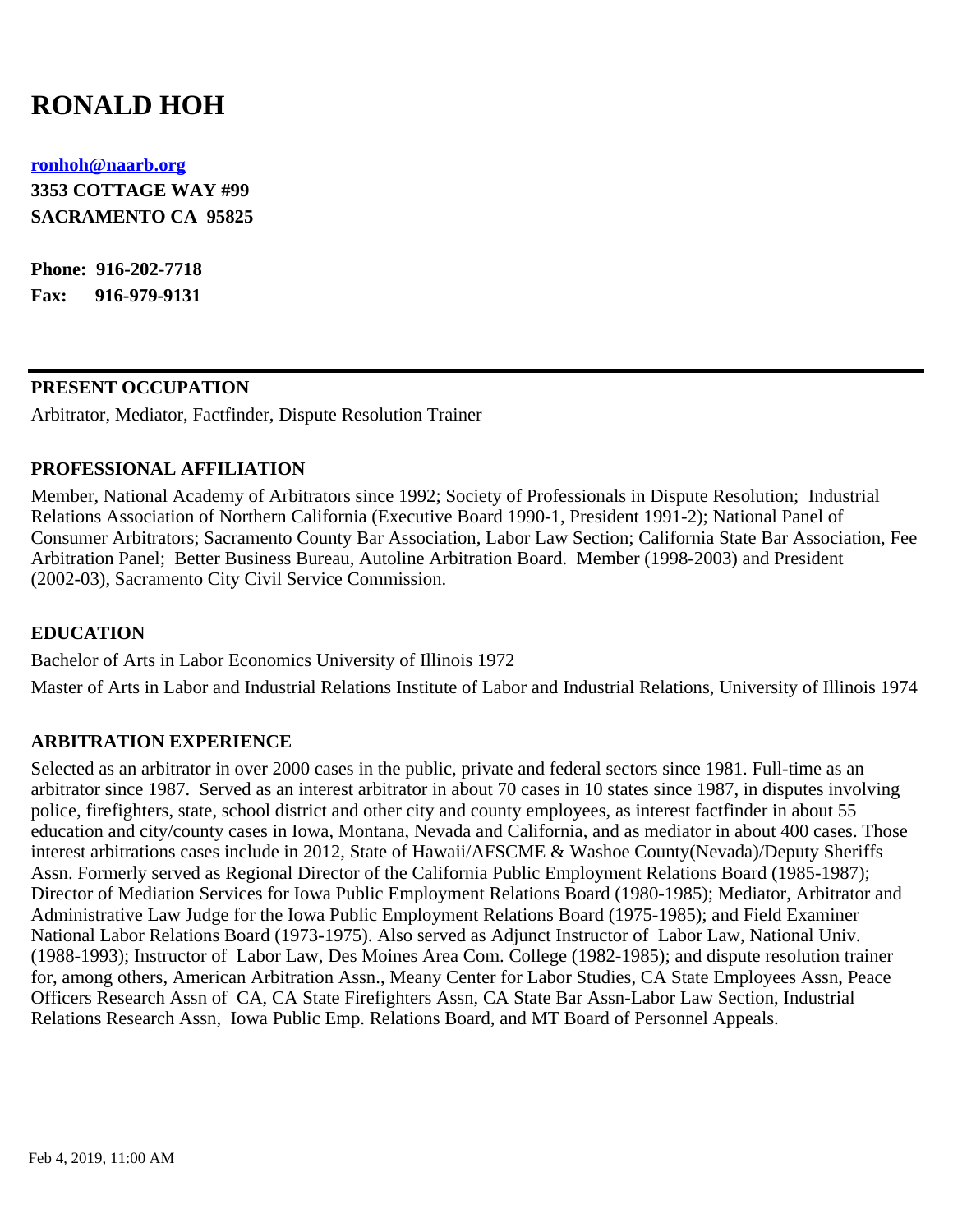## **INDUSTRIES**

Education, Higher Education, Local Government, Police and Fire Grievance and Interest, Public Sector Grievance and Interest, State Governent, Community College, Corrections, Cities and Counties, Transit, Social Services, Aerospace, Airline, Agriculture, Broadcasting, Canning, Chemical, Coal, Dairy, Construction, Food, Grain Mill, Health Care, Lumber, Machining, Utilities, Steel, Manufacturing, Packaging, Pulp and Paper, Service, Truck and Storage, Clerical, Electrical, Appliances, Warehousing, Telephone, Trucking, Meatpacking, Federal Sector Grievance, Postal, Transportation.

#### **ISSUES**

Absenteeism, Alcohol and Drug Use, Fighting on the Job, Arbitrability, Backpay, Bargaining Unit Work, Hazardous Duty Pay, Discipline, Discharge, Overtime, Discrimination, Holidays and Pay, Vacations and Pay, Job Evaluation, Job Classification, Layoff, Recall, Bumping, Wages, Wage Reopeners, Job Posting and Bidding, Jurisdiction, Management Rights, Past Practice, Overtime, Contract Terms, Rates of Pay, Reductions in Force, Reporting/Call-In/ Callback Pay, Work Schedules, Safety/Health, Seniority, Training, Subcontracting, Transfer, Union Business, Work Performance, Official Time, Theft, Work Conditions, Insubordination, Leaves of Absence, Merit Pay, Insurance, Performance Appraisals, Promotions, Shift Hours, Sexual Harassment, Medical/ADA.

## **PERMANENT PANELS**

Bay Area Rapid Transit District/ATU; UPS/Indepndt Pilots Assn; Boeing Corp Eng. and Scientists Assn; L-3 Comm. Eng. and Scientists Assn; Univ. of California/Coalition of Univ. Employees (Statewide Clerical Unit); Univ. of California/AFT (Statewide Librarian Unit); Bureau of Indian Affairs/Indian Educators Assn; Federal Aviation Admin./ Air Traffic Controllers Assn; Univ.y of Northern Iowa/United Faculty; U.S. Postal Service/APWU; City of Cedar Rapids/AFSCME/Teamsters; State of Iowa/Iowa United Professionals; California State University/CA Faculty Assn; State of Illinois/SEIU; Sioux City Schools/Education Assn; Social Security Admin./AFGE; United Can Company/ Teamsters; Ameren-CILCO Corp./IBEW; CA Dept. of Corrections/CCPOA; American Airlines/Flight Attendants; State of Nebraska/AFSCME; Gen. Services Admin/AFGE; Consolidated, Peabody, Arch of Illinois, Decker Coal Cos./ UMWA; Las Vegas Metro Police Commission/Supervisors & Managers Assn; City of Redondo Beach/Employees Assn.; San Bernardino County/Deputy Sheriffs Assn. St. of Alaska/AFSCME; Santa Clara Valley Water Dist./IFPTE; Merced County/Employee Assn; Pentagon Force Protection Agency/Police Labor Committee; Edwards Air Force Base/AFGE; Air Force Technical Command/AFGE. Permanent Panel Hearing Officer: LA City Employee Relations Board, LA County Employee Relations Board, LA Unified School District Personnel Commission, Phoenix Employment Relations Board & American Arbt. Assn, Natl. Panel for Recognition & Rep. Disputes.

## **ARBITRATION ROSTER(S)**

Federal Mediation & Conciliation Service; American Arbitration Association; National Mediation Board; California State Mediation Service; California Public Employment Relations Board; Los Angeles City Employee Relations Board; Iowa Public Employment Relations Board; Illinois Educational Labor Relations Board; Washington Public Employment Relations Commission; Oregon Employment Relations Board; Kansas Public Employment Relations Board; Nebraska Commission of Industrial Relations; Montana Board of Personnel Appeals; Alaska Public Employment Relations Board; Virgin Islands Public Employment Relations Board; Phoenix City Employee Relations Board; Hawaii Labor Relations Board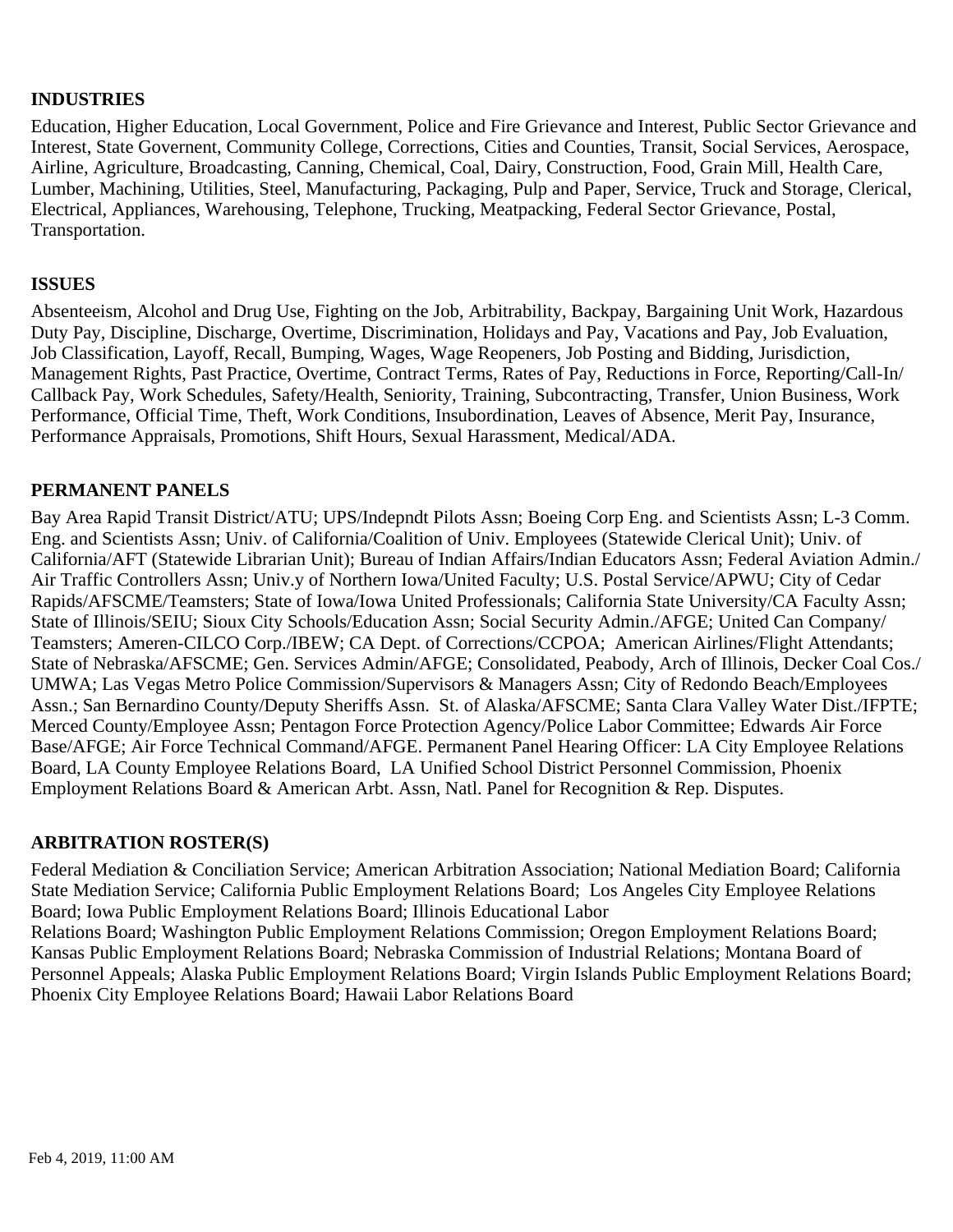## **PUBLISHED CASES**

Include Washoe County School District / Classified Employees Assn. 113 LA 1053; Pajaro Valley Unified School District / CSEA 111 LA 89; Culver City Unified School District / Federation of Teachers 110 LA 519; Mason City Community School District / Teamsters 109 LA 1125; Springfield Assn. of Retarded Citizens / SEIU 103 LA 1136; State of Iowa / Iowa United Professionals 102 LA 308; El Dorado County / Employees Association 97 LA 839; University of Northern Iowa / AFSCME 96 LA 1051; City of Cedar Rapids / Firefighters 94 LA 1212; Western Iowa Tech Community College / Education Association 94 LA 103; Sacramento Air Logistic Center / AFGE 91 LA 470; City of Davenport / Teamsters 91 LA 855; City of Evansdale / Teamsters 84 LA 471; City of Sioux City / Police Association 79 LA 436; Vermillion County / Illinois FOP 99-2 ARB No. 3062; Sioux City Community School District / Education Association 98-2 ARB No. 5276; City of Folsom / Correctional Peace Officers Association 98-1 ARB No. 5041;

City of Redding / Police Officers Association 97-1 ARB No. 3153; City of Simi Valley / SEIU 96-2 ARB No. 6400; City of Flora / IBEW 94-1 ARB No. 4022; Canton Unified School District / Educational Support Assn. 93-1 ARB No. 3162; Stockton Unified School District / Employees Association 91-2 ARB No. 8579; Grant Unified School District / CSEA 89-1 ARB 8031; Polmeroy-Palmer Community School District / Education Association 26 LAIS 3009; City of Los Angeles / Police Protective League 24 LAIS 2049

## **SIGNIFICANT PUBLICATIONS**

Include "Interest Arbitration and Bargaining in Montana Protective Services: Something Old, Something New," Montana Lawyer (March, 2007); "Binding Interest 'Mediation': Plowing New Ground for California Agricultural Labor Relations," California Labor and Employment Law Quarterly (March, 2003); "Interest Arbitration for California Police and Firefighters: New Dynamics, New Concerns," California Public Employment Relations No. 145 (December, 2000); Statutory Construction in Impasse Resolution Under S.B. 402: A Call for Alternative Methods," California Public Employment Relations No. 149 (August, 2001); "Mediation Effectiveness in Public Sector Arbitration Systems - The Iowa Experience," Arbitration Journal (June, 1984). Author / Editor, California Labor Law Digest and EEO-Discrimination in Employment Digest (California Chamber of Commerce, 1991-95).

## **PER DIEM FEE**

\$1400 per day, plus expenses

#### **DOCKET FEE**

None

#### **CANCEL FEE**

One day per diem per scheduled hearing day if notice of postponement or cancellation is received by the arbitrator forty-five or fewer days prior to the scheduled hearing date(s).

#### **GRIEVANCE ARBITRATION**

See Above

#### **CANCELLATION POLICY**

See Above